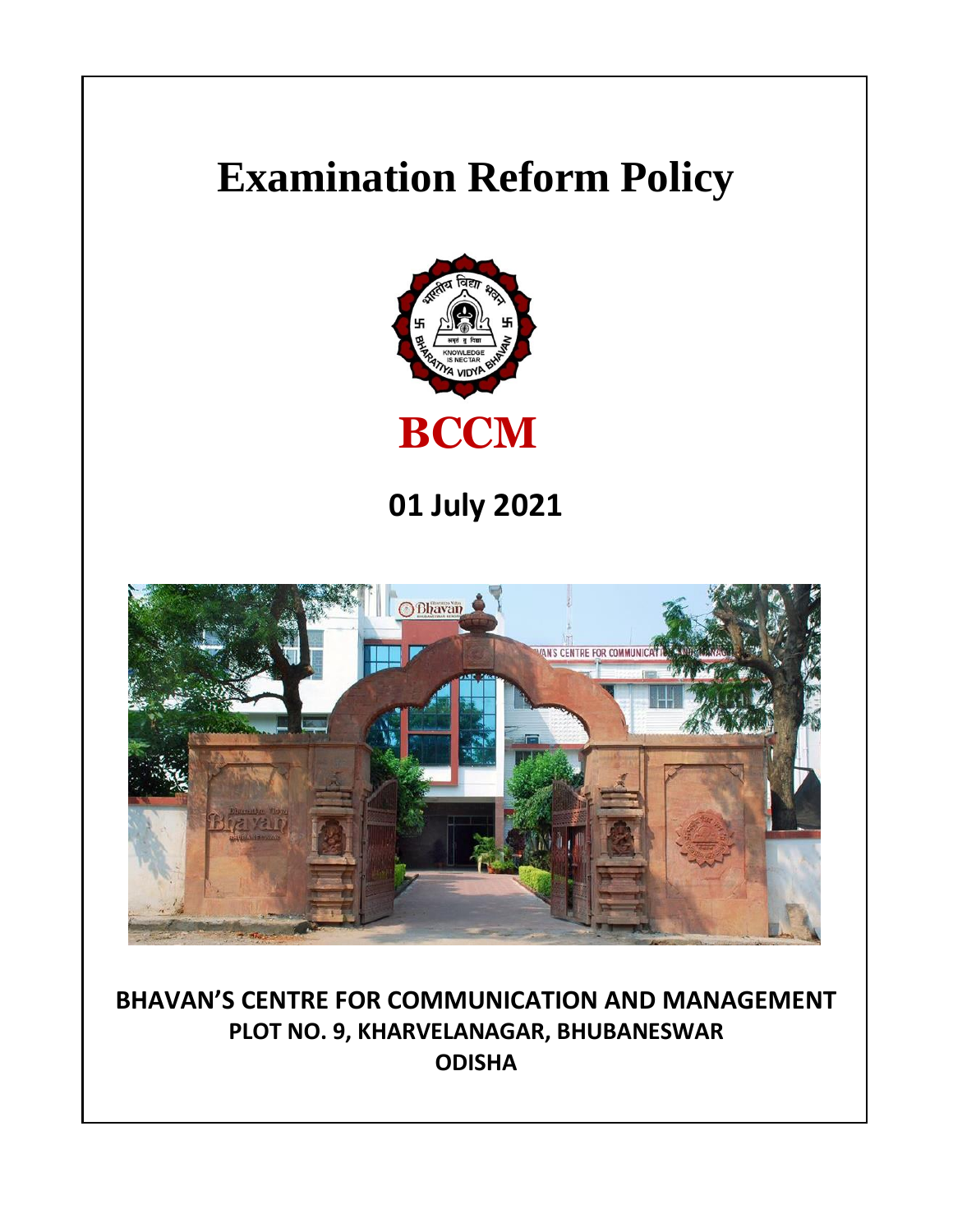# **Introduction**

Globalisation of the world economy and higher education are driving profound changes in Management Education System. Worldwide adaptation of Outcome-Based Education (OBE) framework and enhanced focus on higher-order learning and professional skills necessitates paradigm shift in traditional practices of curriculum design, education delivery and assessment. In recent years, worldwide sweeping reforms are being undertaken to bring about essential changes in management education in terms of what to teach (content) and how to teach (knowledge delivery) and how to assess (student learning).

Examinations/student assessments play a very important role in deciding the quality of education. The academic quality of examinations (question papers) in Indian education system has been a matter of concern from a long time. The reforms in examination system has been desired to meet the challenges of emerging management education landscape. In addition to the student's assessment in terms of grades, examinations need to ensure that the desired learning outcomes are achieved. The program outcomes and objectives are very crucial in nature and their achievement need to be proved through accurate and reliable assessment methods.

To improve the quality of examination system, reforms are crucial and need to be adopted on a regular basis.

# **Outcome based Education and Assessment**

## **1. Mapping Program Outcomes (Pos) to Assessments/Examinations:**

Attributes articulate the generic abilities to be looked for in a postgraduate management degree program. They form the Program Outcomes (POs) that reflect the skills, knowledge and abilities of post graduates regardless of the field of study. This does not mean that POs are necessarily independent of disciplinary knowledge. Rather, these qualities may be developed in various disciplinary contexts.

In outcome-based education, a "design down" process is employed which moves from POs to Course Outcomes (COs) and outcomes for individual learning experiences. Outcomes at each successive level need to be aligned with, and contribute to, the program outcomes.

Courses are the building blocks of a program. Teaching strategies, learning activities, assessments and resources should all be designed and organized to help students achieve the learning outcomes at the course level. In the assessment activities, students demonstrate their level of achievement of the course learning outcomes. In a constructively aligned program, the courses are carefully co-ordinated to ensure steady development or scaffolding from the introduction to mastery of the learning outcomes, leading to achievement of the intended Pos for the effectiveness of the program, the achievement of Pos is crucial which needs to be proven through accurate and reliable assessments.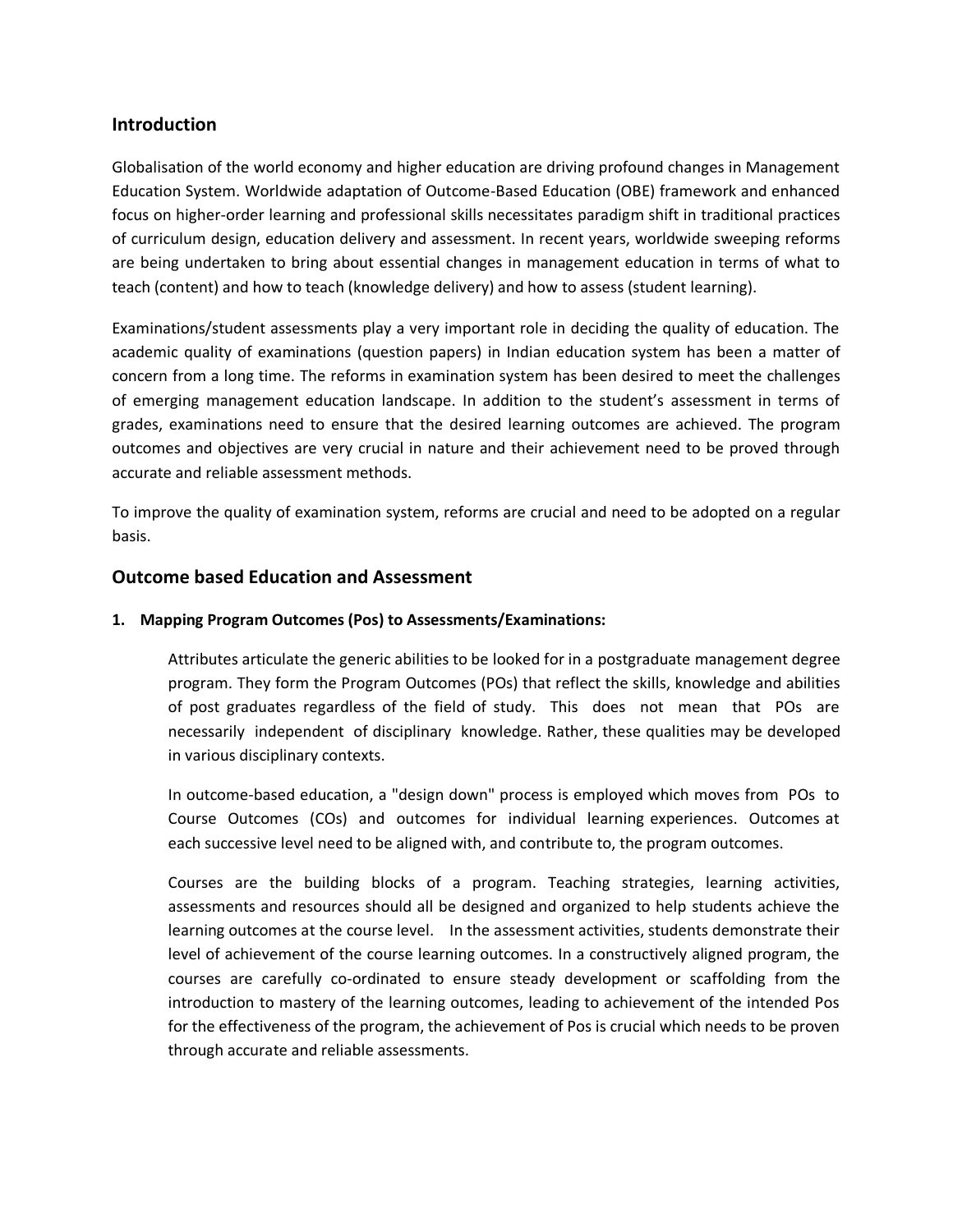#### **2. Clarity about POs:**

POs give useful guidance at the program level for the curriculum design, delivery and assessment of student learning. However, they represent fairly high-level generic goals that are not directly measurable. Real observability and measurability of the POs at course level is very difficult. To connect high-level learning outcomes with course content, course outcomes and assessment, there is a necessity to bring further clarity and specificity to the program outcomes. This can be achieved through the following two-step i.e. process of identifying Competencies and Performance Indicators (PI).

- (1) **Identify Competencies to be attained:** For each PO, competencies need to be defined. Different abilities implied by program outcome statement that would generally require different assessment measures. This helps us to create a shared understanding of the competencies we want students to achieve. They serve as an intermediate step to the creation of measurable indicators.
- (2) **Define Performance Indicators:** For each of the competencies identified, define performance Indicators (PIs) that are explicit statements of expectations of the student learning. They can act as measuring tools in assessment to understand the extent of attainment of outcomes. They can also be designed to determine the appropriate achievement level or competency of each indicator so that instructors can target and students can achieve the acceptable level of proficiency.

### **3. Program Outcomes – Competencies:**

Examinations/student assessments play a very important role in deciding the quality of education. They must not only assess student's achievements (and grades) but also measure whether the desired learning outcomes have been achieved. The achievement of objectives and program outcomes are crucial and needs to be proven through accurate and reliable assessments.

The quality of examinations (question papers) in management education system has been a matter of concern from a long time. It is widely acknowledged that "assessment drives learning'', what and how students learn depends to a major extent on how they think they will be assessed. The question papers that require simple memory recall will not ensure deep, meaningful learning. High expectations for learning motivate the students to rise to the occasion. The assessment (examination) must embed those high expectations to ensure that the learner is motivated to attain them.

#### **4. Bloom's Taxonomy for Assessment Design:**

Bloom's Taxonomy provides an important framework to not only design curriculum and teaching methodologies but also to design appropriate examination questions belonging to various cognitive levels. Bloom's Taxonomy of Educational Objectives developed in 1956 by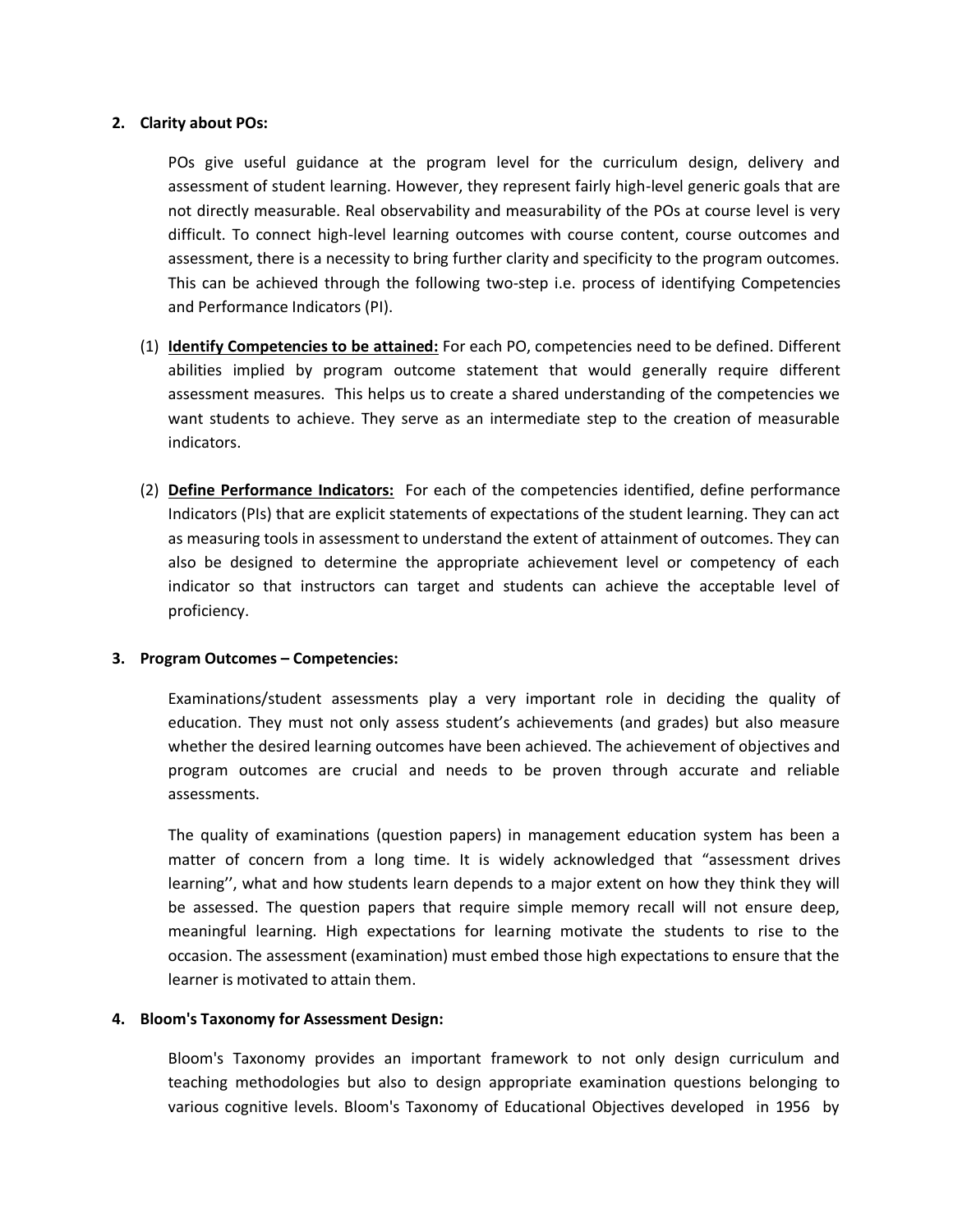Benjamin Bloom was widely accepted by educators for curriculum design and assessment. In 2001, Anderson and Krathwohl modified Bloom's taxonomy to make it relevant to the present-day requirements. It attempts to divide learning into three types of domains (cognitive, affective, and behavioural) and then defines the level of performance for each domain. Conscious efforts to map the curriculum and assessment to these levels can help the programs to aim for higher-level abilities which go beyond remembering or understanding, and require application, analysis and evaluation.

Revised Bloom's taxonomy in the cognitive domain includes thinking, knowledge, and application of knowledge. It is a popular framework to structure the assessment as it characterizes complexity and higher-order abilities. It identifies six levels of competencies within the cognitive domain which are appropriate for the purposes of management educators.

| Level | <b>Descriptor</b> | <b>Level of Attainment</b>                                                         |
|-------|-------------------|------------------------------------------------------------------------------------|
| 1     | Remembering       | Recalling from the memory of the previously learned material.                      |
| 2     | Understanding     | Explaining ideas or concepts.                                                      |
| 3     | Applying          | Using information in another familiar situation.                                   |
| 4     | Analyzing         | Breaking information into the part to explore understandings<br>and relationships. |
| 5     | Evaluating        | Justifying a decision or course of action.                                         |
| 6     | Creating          | Generating new ideas, products or new ways of viewing things.                      |

According to revised Bloom's taxonomy, the levels in the cognitive domain are as follows:



**Fig 1: Revised Bloom's Taxonomy**

Bloom's taxonomy is hierarchical, meaning that learning at the higher level requires that skills at a lower level are attained.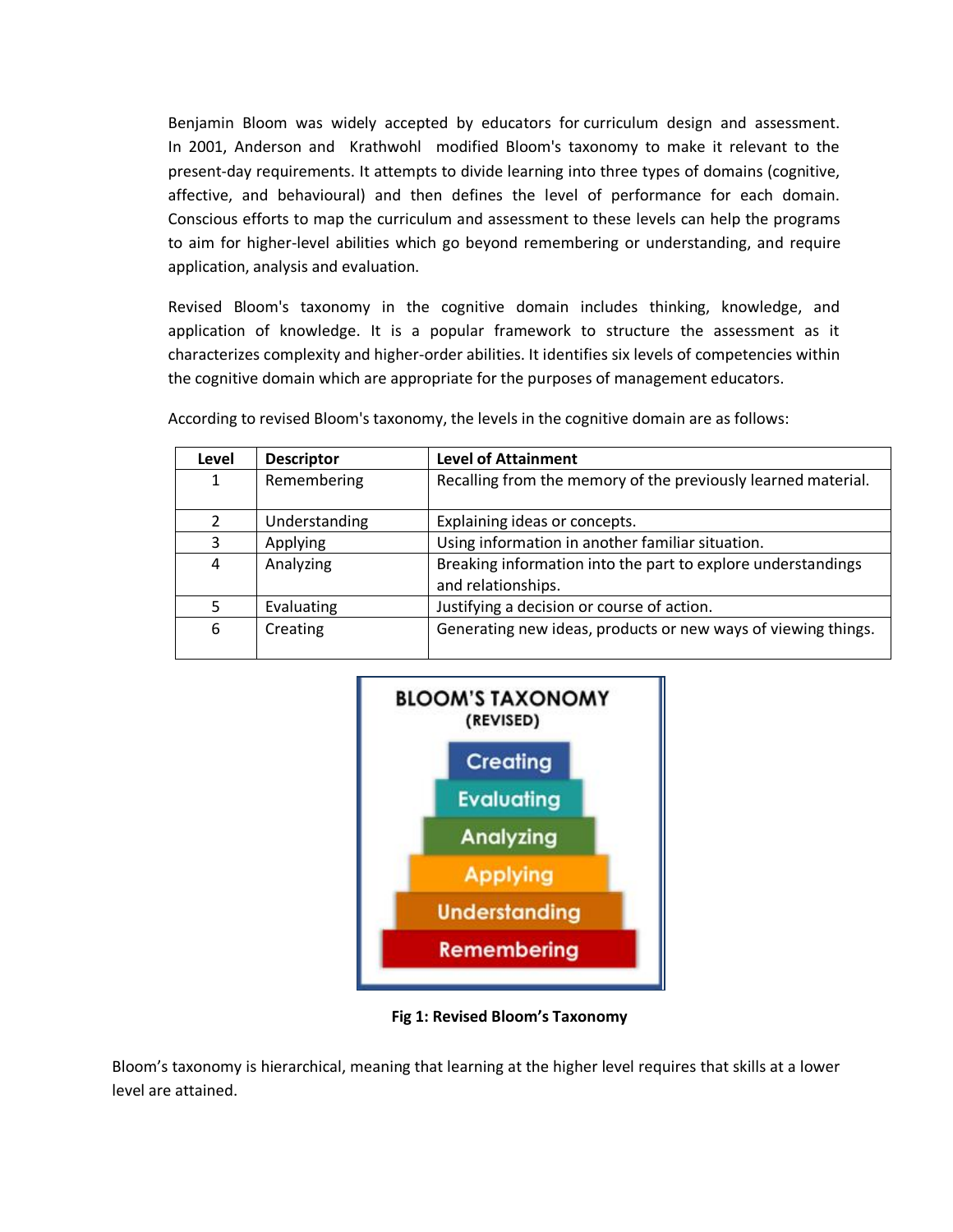#### **5. Action Verbs for Assessment:**

Choice of action verbs in constructing assessment questions is important to consider. Quite often, the action verbs are indicators of the complexity (level) of the question. Over time, educators have come up with a taxonomy of measurable verbs corresponding to each of the Bloom's cognitive levels. These verbs help, not only to describe and classify observable knowledge, skills and abilities but also to frame the examination or assignment questions that are appropriate to the level we are trying to assess.

#### **6. Assessment Planning**

While using Bloom's taxonomy framework in planning and designing of assessment of student learning, following points need to be considered:

- 1. Normally the first three learning levels; remembering, understanding and applying and to some extent fourth level analysing are assessed in the Continuous Internal Evaluation (CIE) and Trimester End Examinations (TEE), where students are given a limited amount of time. Abilities, analysis, evaluation and creation can be assessed in extended course works or in a variety of student works like course projects, minor projects, Internship experience and Final year projects.
- 2. Before adopting this framework for reforms in examination system of a Institution, it is worthwhile to study the present pattern of assessment in each of the course in the program to gain insight about:
	- a) Alignment of assessment questions with course learning outcomes

b) Whether all the learning outcomes are tested. Sometimes some learning outcomes are over tested at the expense of others which may be not tested at all.

c) Overall weightage in the assessment to each of Bloom's learning levels.

d) Assessment methods used to adequately assess the content and desired learning outcomes.

Based on the study, improvement priorities for each of the above factors need to be arrived at. The reform process needs to be well planned and implemented through institutional strategy and communicated to all stakeholders particularly to the students.

3. A good and reasonable examination paper must consist of various difficulty levels to accommodate the different capabilities of students. Bloom's taxonomy framework helps the faculty to set examination papers that are well balanced, testing the different cognitive skills without a tilt towards a tough or easy paper perception. If the present examination questions are more focused towards lower cognitive skills, conscious efforts need to be made to bring in application skills or higher cognitive skills in the assessment.

It is recommended that at institution level, upper limit need to be arrived for lower order skills (for example, no more than 40% weightage for knowledge oriented questions). It is important to note that as nature of every course is different, the weightage for different cognitive level in the question papers can also vary from course to course.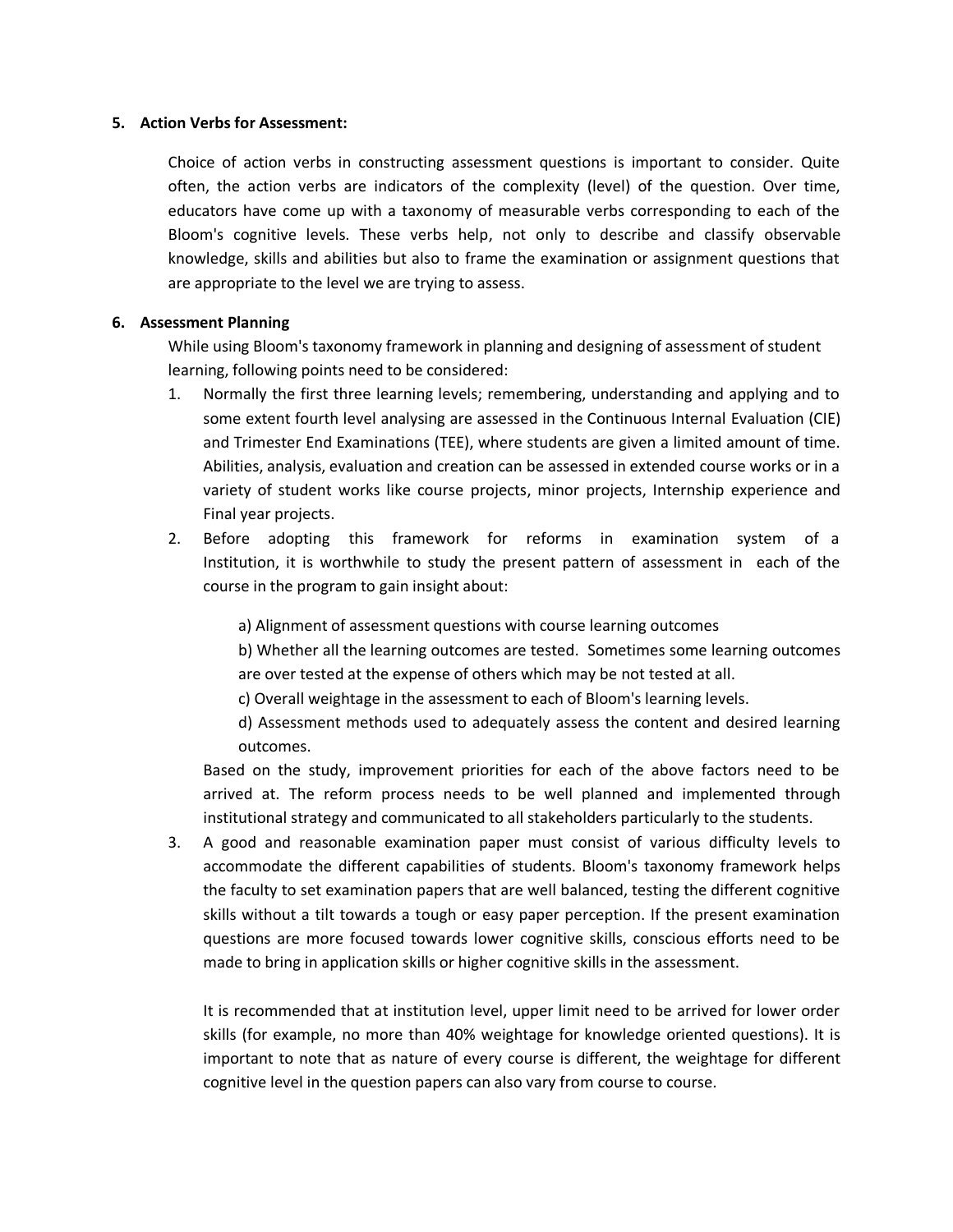## **Assessing higher order skills and professional skills**

In the 21st century, professional skills (also known as soft skills, generic skills or transferable skills) have emerged as important attributes of a management trainee. Studies show that Industry/ employers around the world value these abilities more than the disciplinary knowledge. This is also reflected in the NBA graduate attributes wherein six out of twelve attributes belong to this category, i.e. (1) communication, (2) teamwork, (3) understanding ethics and professionalism, (4) understanding global and societal contexts, (5) lifelong learning, and (6) knowledge of contemporary issues. Further, higher-order cognitive abilities like critical thinking, problem-solving and making informed decisions are also crucial for a student to succeed in the emerging world. Though the employers consider these professional skills and higher abilities as important, students are weak in them. The main challenge surrounding them is that they are difficult to assess through existing conventional examination system.

#### **1. Innovative Educational Experiences to teach and assess:**

One of the main obstacles in addressing these outcomes is the limitation of educational experience we create within our management program. Most of the coursework in our programs are oriented towards teaching technical knowledge and skills; hence, the assessment is limited to those abilities. However, acquiring the professional outcomes may not result simply from participation in a particular class or set of classes. Rather, these outcomes are more often acquired or influenced through sources both in and outside the classroom

To address these challenges, comprehensive reforms are needed in the way we design our curriculum, student learning experiences and assessment of the outcomes. Worldwide several attempts are being made to address these challenges. Following are the few educational experience that are recommended to teach and assess professional outcomes and higher order cognitive abilities:

- Course projects.
- Case Analysis
- Project based learning modules.
- MOOCs
- Co-Curricular experiences.
- Minor projects
- Final year projects
- Internship experiences
- E-portfolios of student works.

### **2. Using Scoring and Rubrics as Assessment tools**

To evaluate the above, student works for attainment of course outcomes and hence POs, it is of utmost importance to have reliable methods / proper assessment tools. Rubrics provide a powerful tool for assessment and grading of student work. They can also serve as a transparent and inspiring guide to learning. Rubrics are scoring, or grading tool used to measure students' performance and learning across a set of criteria and objectives. Rubrics communicate to students, your expectations in the assessment, and what you consider important.